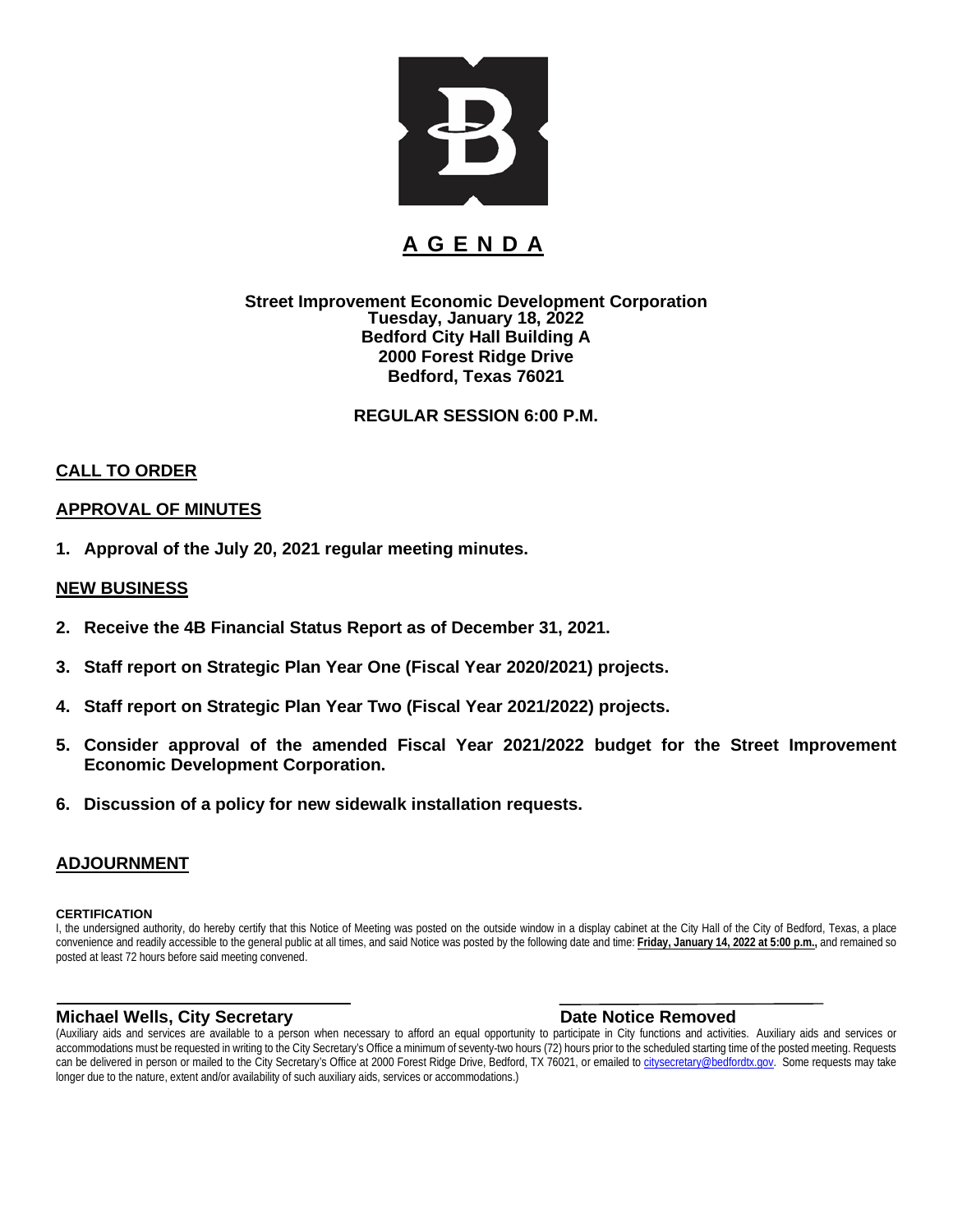

|  | <b>PRESENTER:</b> Amanda Jacobs, Assistant City Secretary | <b>DATE: 01/18/22</b> |
|--|-----------------------------------------------------------|-----------------------|
|--|-----------------------------------------------------------|-----------------------|

**Minutes**

**ITEM:**

**Consider approval of the following 4B Street Improvement Economic Development Corporation minutes:**

**a) July 20, 2021**

**DISCUSSION:**

**N/A**

**ATTACHMENTS:**

**July 20, 2021**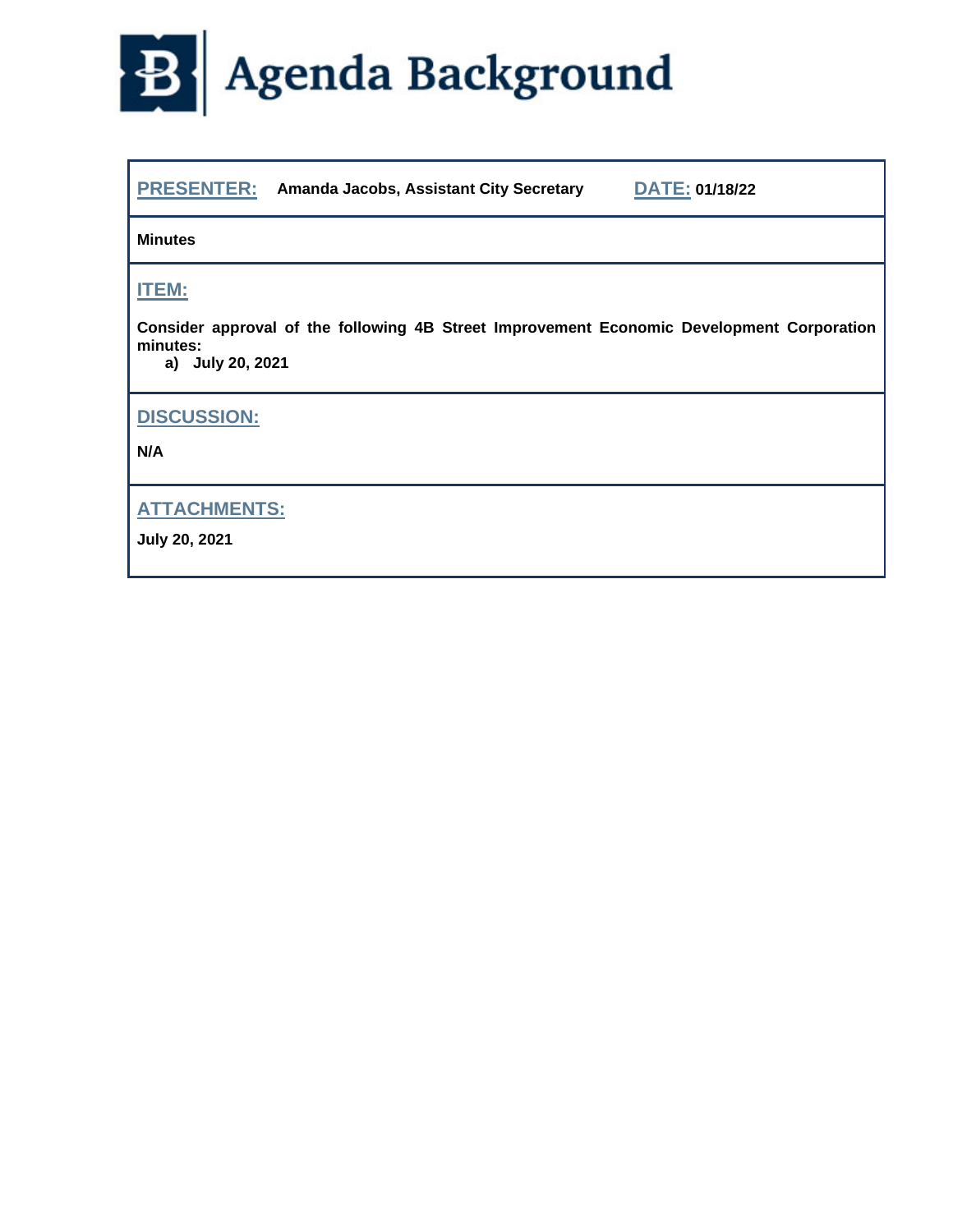**STATE OF TEXAS §**

**COUNTY OF TARRANT §**

**CITY OF BEDFORD §**

Ruth Culver Rob Gagliardi Michael Boyter Amy Sabol

**The Board of Directors of the City of Bedford Street Improvement Economic Development Corporation, Bedford, Texas, met at 6:00 p.m. at Bedford City Hall, 2000 Forest Ridge Drive, Bedford, on the 20th day of July 2021 with the following members present:**

Doug Murphy Vice President

Constituting a quorum.

Tina Penney was absent.

Also present were:

| <b>Jimmy Stathatos</b>    | City Manager                                        |
|---------------------------|-----------------------------------------------------|
| <b>Clifford Blackwell</b> | <b>Assistant City Manager</b>                       |
| Maria Joyner              | <b>Finance Director/Treasurer</b>                   |
| Cheryl Taylor             | <b>City Engineer</b>                                |
| David Smyth               | <b>Field Operations Supervisor</b>                  |
| Staci Cervini             | <b>Public Works Office Manager</b>                  |
| Amanda Jacobs             | <b>Assistant City Secretary/Assistant Secretary</b> |

#### **CALL TO ORDER**

Vice President Murphy called the meeting to order at 6:01 p.m.

#### **NEW BUSINESS**

**1. Consider and act upon appointment of a President, Vice President, Treasurer, and Secretary to the Street Improvement Economic Development Corporation.**

Director Amy Sabol made a motion to nominate Ruth Culver as President, Doug Murphy as Vice President, Tina Penney as Secretary, and Maria Joyner as Treasurer of the Street Improvement Economic Development Corporation for a term of two years expiring on September 30, 2023.

Motion passed 5-0-0. Vice President Murphy declared the motion carried.

- **2. Consider approval of the following Street Improvement Economic Development Corporation minutes:**
	- **a) January 19, 2021 meeting**
	- **b) February 2, 2021 meeting**
	- **c) June 15, 2021 meeting**

Director Ruth Culver made a motion to approve the minutes of the January 19, 2021, February 2, 2021, and June 15, 2021 meetings with changes to the January 9 and June 15 attendance list, seconded by Director Boyter.

Motion passed 5-0-0. Vice President Murphy declared the motion carried.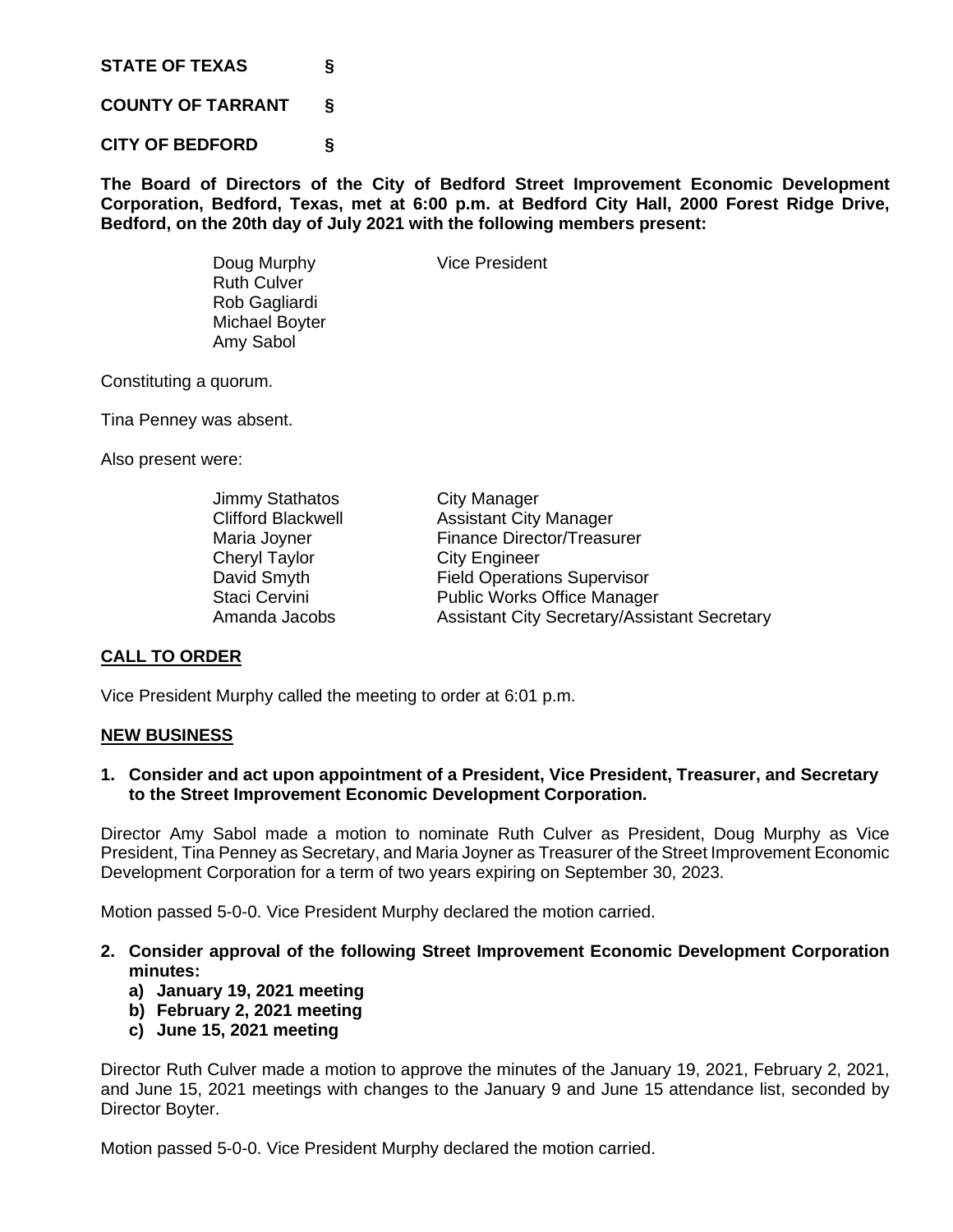#### **3. Receive the Financial Status report as of June 30, 2021**

Finance Director Maria Joyner presented information on this item. Ms. Joyner stated the 4B monthly sales tax revenue for June 2021 was \$261,673, which is \$51,035, or 24.23%, higher than June 2020; year-todate sales tax collections are \$192,662, or 8.73%, higher than the previous year. As of June 30, 2021, sales tax collections are \$2,398,439, or \$223,439 (10.27%), higher than the targeted amount. For fiscal year 2020-2021, the projected sales tax revenue is estimated to end the year at \$3,206,401, or \$306,401, over budget. The 4B fund anticipates ending the year with total revenues of \$3,315,058, or \$370,058 (12.56%), over budget.

For fiscal year 2020-2021, the 4B Fund budgeted \$3,768,448 in expenditures. Actual expenditures to date are \$1,160,389, or 31%, of budget. There are several projects starting that will create an increase in expenditures during the last three months of the year. Expenditures are projected to end the year at \$3,412,632, or \$355,816 (9.4%), under budget.

Overall, the fund is projected to end the year with a reserve of \$2,846,374, or 83.41% of expenditures.

#### **4. Receive the status report of Fiscal Year 2020/2021 approved projects.**

Public Works Director Kenny Overstreet presented information on this item.

- Concrete repairs (Sidewalk, Accessibility Ramps, Street Panels, Driveway, and Curb and Gutter Reconstruction) at various locations – Project bids were received on January 23, 2021. An interlocal agreement with Manning Concrete Sawing was approved on December 8, 2020. Concrete project started January 2021 and will be ongoing until August 2021.
- Pavement markings at various locations The City Council approved entering into an agreement with Stripe-A-Zone, Inc. to utilize the City of Grand Prairie contract at the December 8, 2020 meeting. Pavement markings along portions of L. Don Dodson and Forest Ridge Drive were completed in March 2021. Additional pavement markings and crosswalks will be ongoing until August 2021.
- Street Mill Overlay/Reclamation at various locations An interlocal agreement with Reynolds Asphalt and Construction Company was approved on May 25, 2021. Work began in June 2021, with a tentative completion date of September 2021.
- Subgrade repairs at various locations These funds will be utilized in conjunction with the 2021 Mill and Overlay at various locations project for subgrade repairs or street reclamation where needed.
- Hike and Bike Crosswalks (along Oncor easement) Equipment and supplies were ordered in June 2021. Estimated completion of the in-house project is October 2021.
- Roadway Improvements on Walter Street, from Bedford Court East to Cheryl Avenue CDBG 47th Year – Tarrant County awarded the City of Bedford \$162,617 in March 2021. A professional service agreement will be taken to Council for design work on July 27, 2021.

Completed Projects:

- Crack and joint sealing at various locations The contract with Curtco, Inc. was renewed on September 1, 2020. Work started in March 2021 and was completed in April 2021.
- Mill and overlay on Forest Ridge Drive (from Bedford Road to SH121/183), L. Don Dodson (from Central Drive to Forest Ridge Drive), and Forest Ridge Drive (from Harwood to Cheek-Sparger Road) – Work was approved by the 4B Board in January 2021. An interlocal agreement with Tarrant County Precinct 3 was approved by City Council on February 9, 2021. TexOp Construction, LP completed the milling portion for all locations in March 2021 and Tarrant County Precinct 3 completed the overlay portion for all locations in March 2021.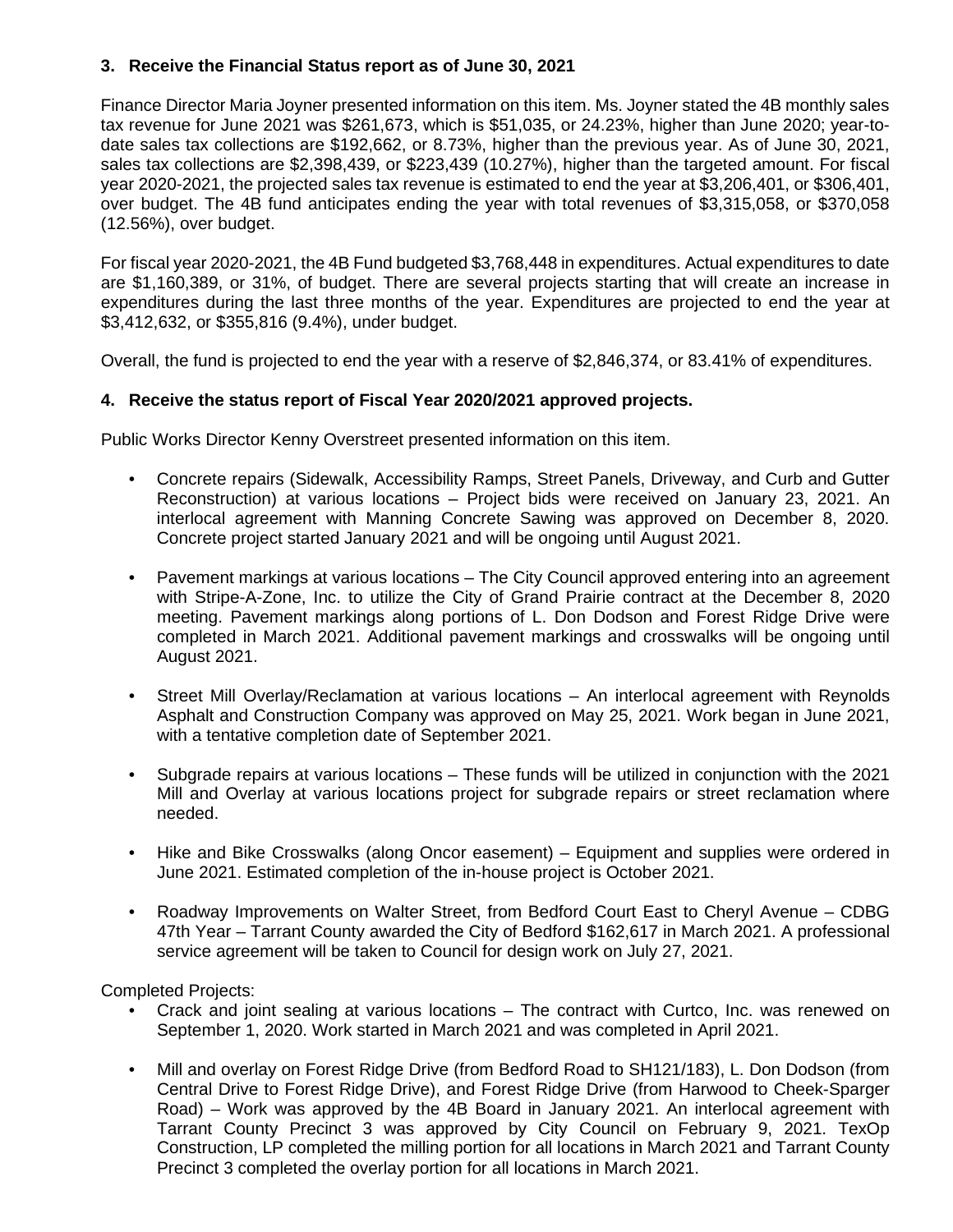• Shady Brook Drive Sidewalk – Manning Concrete Sawing and City staff began work in June 2021. Sidewalk installation was completed in July 2021.

#### **5. Consider approval of the Fiscal Year 2021/2022 Street Improvement Economic Development Corporation budget.**

Public Works Director Kenny Overstreet presented information on this item.

The proposed Fiscal Year 2021/2022 budget includes base operation and maintenance items and the following projects:

- Concrete repairs (panels, sidewalks and ADA ramps) at various locations
- Crack and joint sealing at various locations
- Emergency street repairs
- Geotechnical for reclamation, mill and overlay locations
- Pavement markings at various locations
- Street light rehabilitation and installation at various locations
- Subgrade repairs at various locations
- Pedestrian crossing warning system installation
- Various mill and overlay projects with Tarrant County Precinct 3

Motioned by Director Culver to approve the Fiscal Year 2021/2022 Street Improvement Economic Development Corporation budget with the following recommendation, transferring \$250,000 to Economic Development, seconded by Director Gagliardi.

Motion passed 5-0-0. Vice President Murphy declared the motion carried.

#### **ADJOURNMENT**

Vice President Murphy adjourned the meeting at 8:07 p.m.

\_\_\_\_\_\_\_\_\_\_\_\_\_\_\_\_\_\_\_\_\_\_\_\_\_\_\_\_ Doug Murphy, Vice President

ATTEST:

Amanda Jacobs Assistant City Secretary

\_\_\_\_\_\_\_\_\_\_\_\_\_\_\_\_\_\_\_\_\_\_\_\_\_\_\_\_\_\_\_\_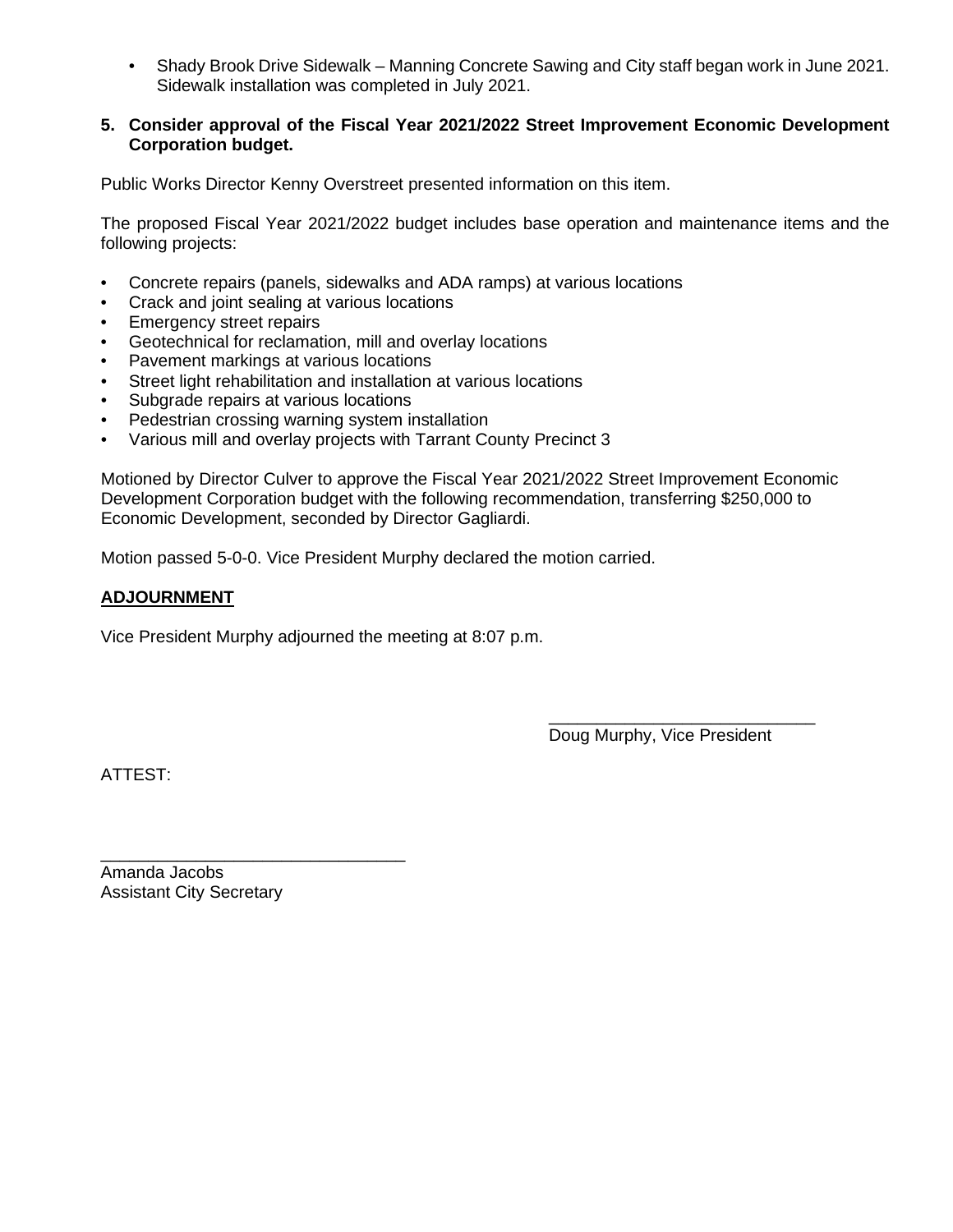

**PRESENTER: Maria Joyner, CPA, 4B SIEDC Treasurer DATE: 01/18/22**

#### **Staff Report**

#### **ITEM:**

**Receive the 4B Financial Status Report as of December 31, 2021.**

#### **DISCUSSION:**

**Attached is the Street Improvement Economic Development Corporation Financial Status Report for the quarter ending December 31, 2021.**

**Sales tax receipts through December 2021 are currently running 18.20 percent, or \$141,574, higher than last year-to-date sales tax receipts. As of December 31, 2021, the City collected \$919,479 in sales tax revenue compared to \$777,905 in the previous year.** 

**Total revenues as of December 31, 2021 are \$921,457, which represents collection of 27.84 percent of the budgeted revenues, which are \$3,310,000 for the year.**

**Total expenditures as of December 31, 2021, are \$213,351, which reflects 7.36 percent of the budgeted expenditures (\$2,900,088) for the year. Expenditures are up \$69,506, or 48.32 percent, over the previous year expenditures of \$143,845. Actual expenditures have increased due to an increase in contract labor associated with the miscellaneous concrete contract and pavement marking work starting earlier this year.** 

**As of December 31, 2021, 4B revenues exceed expenditures by \$708,106.**

#### **ATTACHMENTS:**

**Financial Status Report as of December 31, 2021**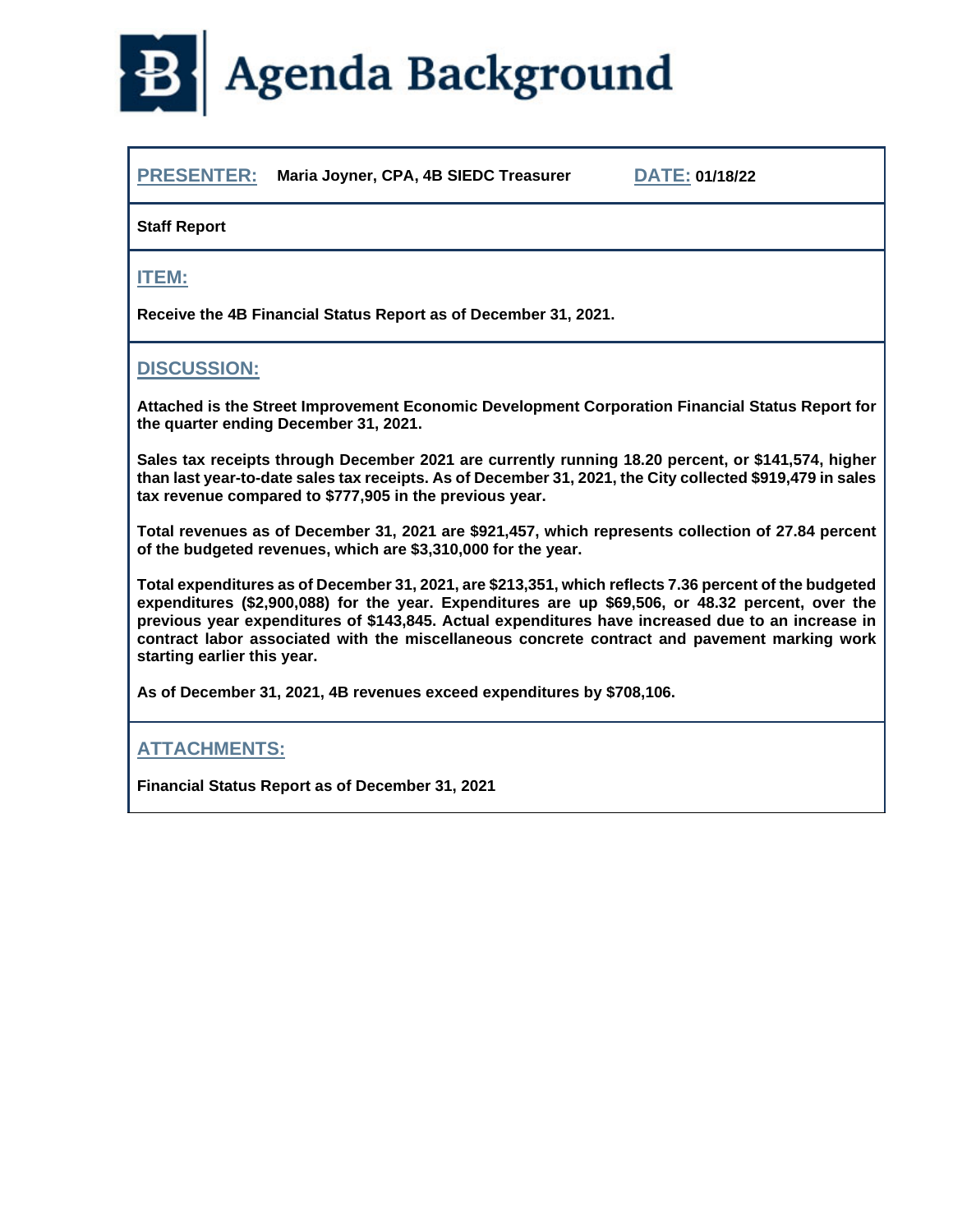

## **FINANCIAL STATUS REPORT DECEMBER 31, 2021**

| <b>YTD</b><br><b>YTD</b><br>%<br>\$<br><b>Adopted</b><br><b>Adopted</b><br><b>VARIANCE</b><br><b>Transactions</b><br><b>Transactions</b><br><b>VARIANCE</b><br>Account<br><b>Account Description</b><br><b>Budget</b><br><b>Budget</b><br>Fund 227 - EDC -4B STREET IMPROVEMENT<br><b>REVENUE</b><br>Department 00 - REVENUE<br>777,905<br>141,574<br>919,479<br>6101<br>SALES TAX<br>2,900,000<br>3,300,000<br>2,350<br>1,978<br>(372)<br>6602<br><b>INTEREST INCOME</b><br>45,000<br>10,000<br>780,255<br>921,457<br>141,202<br><b>REVENUE TOTALS</b><br>2,945,000<br>3,310,000<br><b>EXPENSE</b><br>Department 45 - PUBLIC WORKS<br>Division 02 - ADMINISTRATION<br>1,723<br>3,855<br>2,132<br>8105<br>FUEL AND OIL<br>10,000<br>10,000 |             |
|--------------------------------------------------------------------------------------------------------------------------------------------------------------------------------------------------------------------------------------------------------------------------------------------------------------------------------------------------------------------------------------------------------------------------------------------------------------------------------------------------------------------------------------------------------------------------------------------------------------------------------------------------------------------------------------------------------------------------------------------|-------------|
|                                                                                                                                                                                                                                                                                                                                                                                                                                                                                                                                                                                                                                                                                                                                            |             |
|                                                                                                                                                                                                                                                                                                                                                                                                                                                                                                                                                                                                                                                                                                                                            |             |
|                                                                                                                                                                                                                                                                                                                                                                                                                                                                                                                                                                                                                                                                                                                                            |             |
|                                                                                                                                                                                                                                                                                                                                                                                                                                                                                                                                                                                                                                                                                                                                            |             |
|                                                                                                                                                                                                                                                                                                                                                                                                                                                                                                                                                                                                                                                                                                                                            |             |
|                                                                                                                                                                                                                                                                                                                                                                                                                                                                                                                                                                                                                                                                                                                                            | 18.20%      |
|                                                                                                                                                                                                                                                                                                                                                                                                                                                                                                                                                                                                                                                                                                                                            | $-15.83%$   |
|                                                                                                                                                                                                                                                                                                                                                                                                                                                                                                                                                                                                                                                                                                                                            | 18.10%      |
|                                                                                                                                                                                                                                                                                                                                                                                                                                                                                                                                                                                                                                                                                                                                            |             |
|                                                                                                                                                                                                                                                                                                                                                                                                                                                                                                                                                                                                                                                                                                                                            |             |
|                                                                                                                                                                                                                                                                                                                                                                                                                                                                                                                                                                                                                                                                                                                                            |             |
|                                                                                                                                                                                                                                                                                                                                                                                                                                                                                                                                                                                                                                                                                                                                            | 123.70%     |
| 162<br>(2, 272)<br>2,434<br>MINOR APPARATUS<br>8106<br>8,800<br>8,800                                                                                                                                                                                                                                                                                                                                                                                                                                                                                                                                                                                                                                                                      | $-93.35%$   |
| 4,988<br><b>SIGNS</b><br>1,533<br>3,455<br>8130<br>30,000<br>30,000                                                                                                                                                                                                                                                                                                                                                                                                                                                                                                                                                                                                                                                                        | 225.36%     |
| MAINTENANCE SIDEWALKS AND<br>3,214<br>1,165<br>(2,049)<br>8205<br><b>CURBS</b><br>23,000<br>23,000                                                                                                                                                                                                                                                                                                                                                                                                                                                                                                                                                                                                                                         | $-63.74%$   |
| MAINTENANCE STREETS AND<br>2,724<br>6,613<br>3,889<br>8208<br><b>HIGHWAYS</b><br>268,500<br>88,500                                                                                                                                                                                                                                                                                                                                                                                                                                                                                                                                                                                                                                         | 142.76%     |
| 857<br>2,928<br>2,072<br>MAINTENANCE EQUIPMENT<br>8210<br>19,900<br>19,900                                                                                                                                                                                                                                                                                                                                                                                                                                                                                                                                                                                                                                                                 | 241.88%     |
| 1,194<br>3,778<br>(2,583)<br>MAINTENANCE MOTOR VEHICLES<br>8212<br>17,730<br>17,730                                                                                                                                                                                                                                                                                                                                                                                                                                                                                                                                                                                                                                                        | $-68.39%$   |
| 6,121<br>2,277<br>3,844<br>8224<br>MAINTENANCE TRAFFIC SIGNALS<br>38,310<br>38,310                                                                                                                                                                                                                                                                                                                                                                                                                                                                                                                                                                                                                                                         | 168.83%     |
| 500<br>104,404<br>103,904<br>8310<br><b>CONTRACT LABOR</b><br>1,609,380<br>2,024,380                                                                                                                                                                                                                                                                                                                                                                                                                                                                                                                                                                                                                                                       | 20780.74%   |
| <b>SOFTWARE</b><br>8311<br>10,000<br>10,000<br>٠                                                                                                                                                                                                                                                                                                                                                                                                                                                                                                                                                                                                                                                                                           |             |
| 8321<br><b>RENTALS</b><br>$\blacksquare$<br>11,000<br>11,000                                                                                                                                                                                                                                                                                                                                                                                                                                                                                                                                                                                                                                                                               |             |
| 340<br>(340)<br><b>INTEREST EXPENSE</b><br>8411<br>52,508                                                                                                                                                                                                                                                                                                                                                                                                                                                                                                                                                                                                                                                                                  | $-100.00\%$ |
| <b>DEBT PRINCIPAL</b><br>8414<br>610,000                                                                                                                                                                                                                                                                                                                                                                                                                                                                                                                                                                                                                                                                                                   |             |
| 72,210<br>73,070<br>860<br>8498<br><b>OPERATING TRANSFERS</b><br>285,960<br>290,960                                                                                                                                                                                                                                                                                                                                                                                                                                                                                                                                                                                                                                                        | 1.19%       |
| 8499<br>CONTINGENCY<br>60,000<br>60,000                                                                                                                                                                                                                                                                                                                                                                                                                                                                                                                                                                                                                                                                                                    |             |
| 8,850<br>8,850<br>8530<br><b>DESIGN / ENGINEERING</b><br>85,000<br>$\blacksquare$                                                                                                                                                                                                                                                                                                                                                                                                                                                                                                                                                                                                                                                          |             |
| IMPROVEMENTS OTHER THAN<br>9104<br><b>BUILDINGS</b><br>120,000<br>20,000                                                                                                                                                                                                                                                                                                                                                                                                                                                                                                                                                                                                                                                                   |             |
| 32,098<br>(32,098)<br>9110<br><b>INSTRUMENTS AND APPARATUS</b><br>36,000                                                                                                                                                                                                                                                                                                                                                                                                                                                                                                                                                                                                                                                                   | $-100.00\%$ |
| MOTOR VEHICLES<br>20,157<br>(20, 157)<br>9111<br>22,500                                                                                                                                                                                                                                                                                                                                                                                                                                                                                                                                                                                                                                                                                    | $-100.00%$  |
|                                                                                                                                                                                                                                                                                                                                                                                                                                                                                                                                                                                                                                                                                                                                            |             |
| 69,506<br>143,845<br>213,351<br><b>EXPENSE TOTALS</b><br>3,071,080<br>2,900,088                                                                                                                                                                                                                                                                                                                                                                                                                                                                                                                                                                                                                                                            | 48.32%      |
| <b>Grand Totals</b>                                                                                                                                                                                                                                                                                                                                                                                                                                                                                                                                                                                                                                                                                                                        |             |
| 780,255<br>921,457<br><b>REVENUE TOTALS</b><br>2,945,000<br>3,310,000                                                                                                                                                                                                                                                                                                                                                                                                                                                                                                                                                                                                                                                                      |             |
| 143,845<br>213,351<br><b>EXPENSE TOTALS</b><br>3,071,080<br>2,900,088                                                                                                                                                                                                                                                                                                                                                                                                                                                                                                                                                                                                                                                                      |             |
| 636,410<br>708,106<br><b>Grand Totals</b><br>(126,080)<br>409,912                                                                                                                                                                                                                                                                                                                                                                                                                                                                                                                                                                                                                                                                          |             |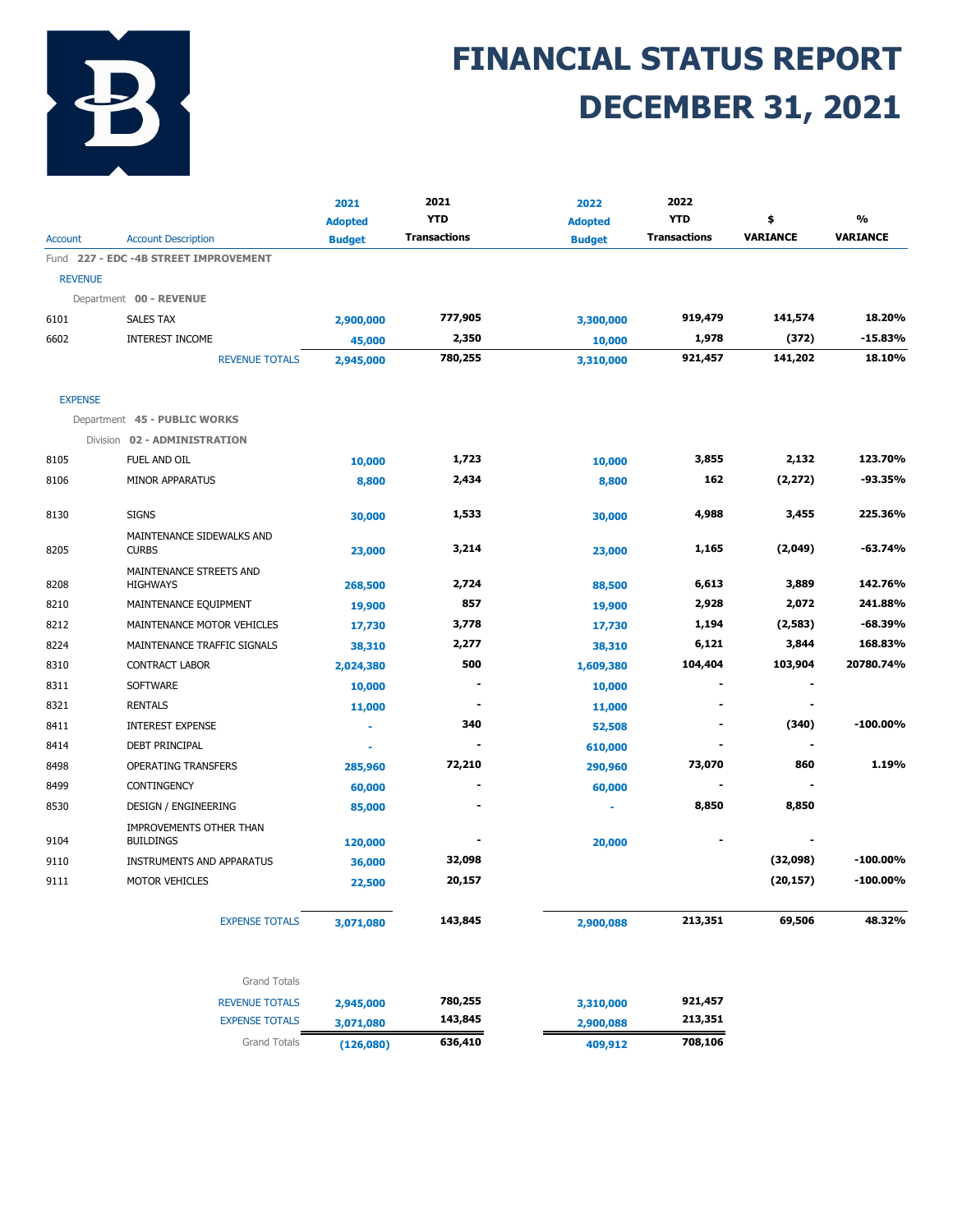

**PRESENTER: Cheryl Taylor, Director of Public Works DATE: 01/18/22**

#### **Staff Report**

#### **ITEM:**

**Staff report on Strategic Plan Year One (Fiscal Year 2020/2021) projects.**

#### **DISCUSSION:**

**Fiscal Year 2020/2021 completed projects include mill and overlay at various locations (thoroughfare and residential streets), concrete repairs, and crack and joint sealing at various locations. Staff worked diligently to complete year one projects within the time remaining in Fiscal Year 2020/2021.**

**Through a partnership with Tarrant County Precinct 3, approximately 10,000 centerline feet of thoroughfares were paved. The thoroughfares included Forest Ridge Drive, from Cheek-Sparger Road to Harwood Road, and from Bedford Road to SH 183, as well as, L Don Dodson Drive, from Forest Ridge Drive to Central Drive.**

**Year one residential streets received a mill and overlay or full depth reclamation totaling over 13,000 centerline feet. From year one of the plan, only a few residential streets were not addressed due to the end of the fiscal year. The streets that were not completed have been carried over to year two of the Strategic Plan.**

**Concrete repairs for panels, sidewalks, and ADA ramps addressed the need for repair of aging sidewalks throughout the city and creating a continuous pathway for foot traffic. In Fiscal Year 2020/2021, Public Works and Communications staff developed an online form for residents to request sidewalk repairs in addition to already known areas in need of repair dating back to 2013. A total of 42,052 square feet of concrete repairs and additions were completed in the Fiscal Year. This included new sidewalks along Shady Brook and Bedford Road that helped pedestrian traffic to schools.** 

**Preventive maintenance of streets includes the crack and joint sealing at various locations. A total of 327,876 linear feet was completed through an interlocal agreement with the City of Grand Prairie.** 

#### **ATTACHMENTS:**

**N/A**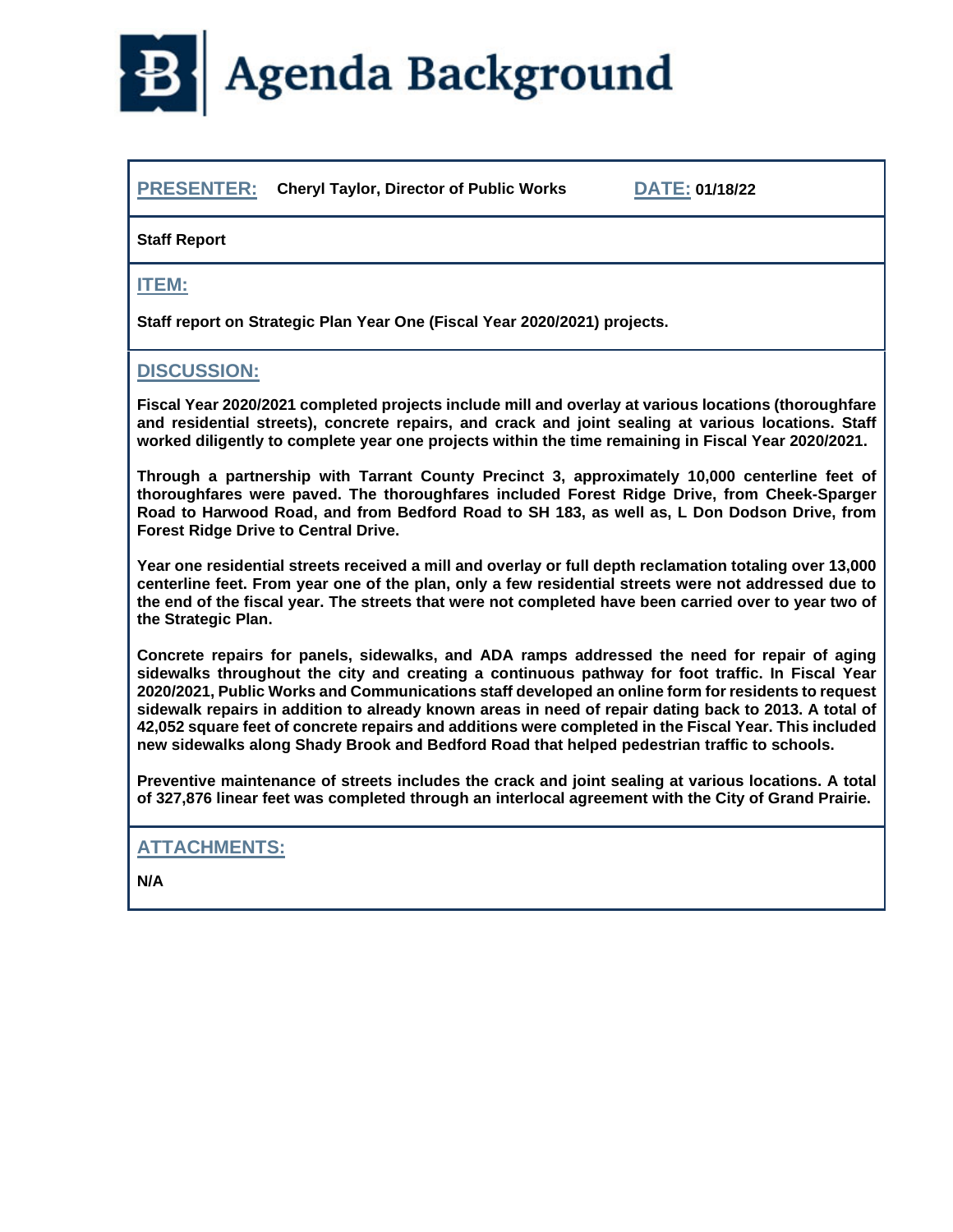## Agenda Background  $\mathbf{B}$

**PRESENTER: Cheryl Taylor, Director of Public Works DATE: 01/18/22**

#### **Staff Report**

#### **ITEM:**

**Staff report on Strategic Plan Year Two (Fiscal Year 2021/2022) projects.**

#### **DISCUSSION:**

**Strategic Plan projects for Fiscal Year 2021/2022 include mill and overlay at various locations (thoroughfare and residential streets), concrete repairs, and preventive maintenance. Staff has updated the Five-Year Strategic Plan to reflect projects completed in year one. Year two of the plan includes streets that were not completed by the end of the previous fiscal year.** 

#### **ATTACHMENTS:**

**N/A**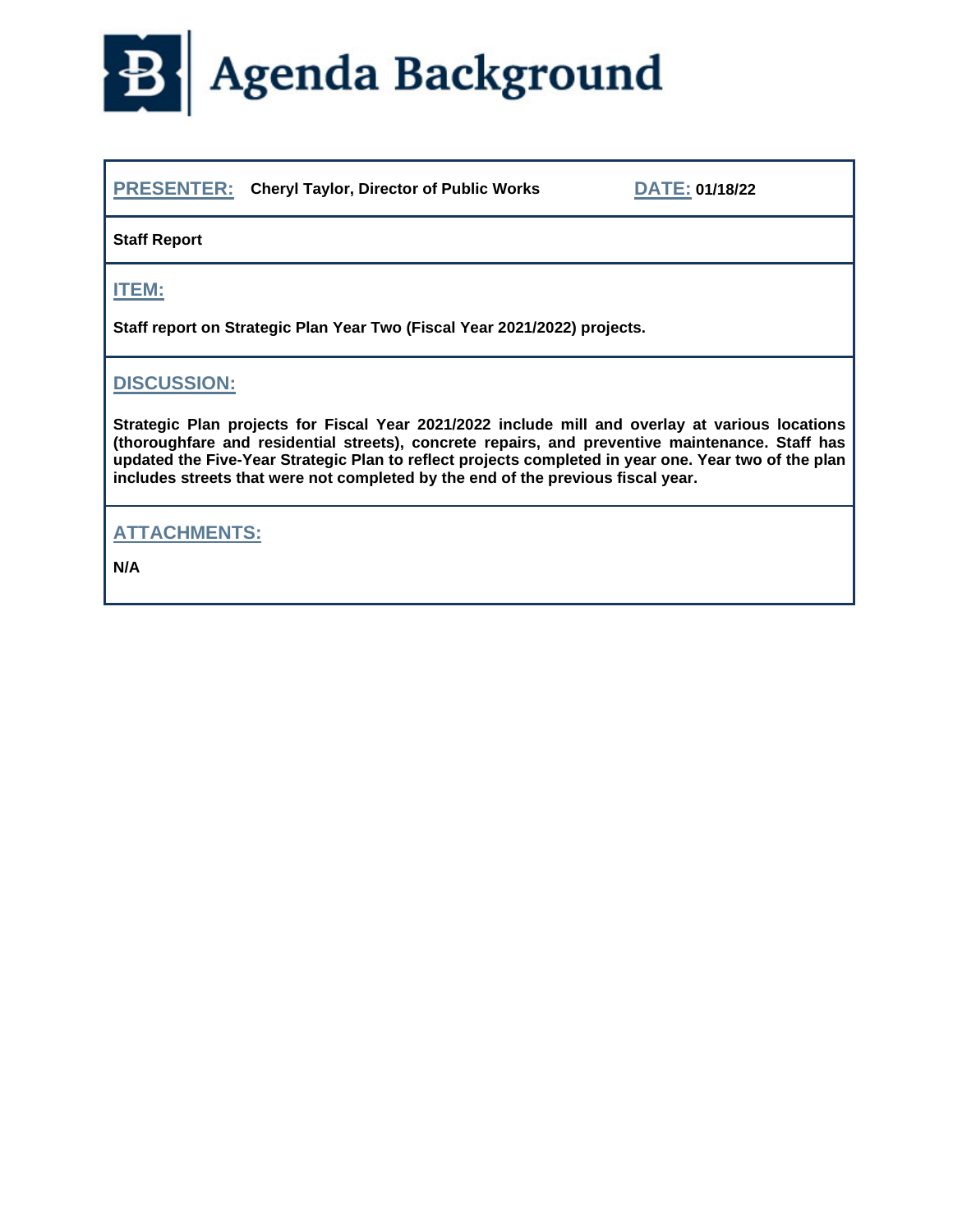# B Agenda Background

**PRESENTER: Cheryl Taylor, Director of Public Works DATE: 01/18/22**

| <b>Staff Report</b>                                                                                                                                                                   |                                                                                                                                                                                                                                                                                                    |  |  |  |  |
|---------------------------------------------------------------------------------------------------------------------------------------------------------------------------------------|----------------------------------------------------------------------------------------------------------------------------------------------------------------------------------------------------------------------------------------------------------------------------------------------------|--|--|--|--|
| <b>ITEM:</b>                                                                                                                                                                          |                                                                                                                                                                                                                                                                                                    |  |  |  |  |
| Consider approval of the amended Fiscal Year 2021/2022 budget for the City of Bedford Street<br><b>Improvement Economic Development Corporation.</b>                                  |                                                                                                                                                                                                                                                                                                    |  |  |  |  |
| <b>DISCUSSION:</b>                                                                                                                                                                    |                                                                                                                                                                                                                                                                                                    |  |  |  |  |
| The 4B Street Improvement Economic Development Corporation (SIEDC) operating budget did not<br>include line items for residential streets. The budget amendment is for the following: |                                                                                                                                                                                                                                                                                                    |  |  |  |  |
| <b>Residential street paving</b><br>$\bullet$<br><b>Engineering for street reconstruction</b>                                                                                         | \$600,000                                                                                                                                                                                                                                                                                          |  |  |  |  |
| (Deuce Drive, Gregory Addition)<br><b>Street Assessment</b>                                                                                                                           | \$350,000                                                                                                                                                                                                                                                                                          |  |  |  |  |
|                                                                                                                                                                                       | \$100,000                                                                                                                                                                                                                                                                                          |  |  |  |  |
| construction of Walter Street.                                                                                                                                                        | In addition, Tarrant County awarded \$162,617 for the reconstruction of Walter Street as part of their<br>Community Development Block Grant (CDBG) program. Design was initiated last year with<br>construction anticipated in spring 2022. A total of \$520,000 is requested for final design and |  |  |  |  |
| Staff recommends amending the FY 2021-2022 budget by \$1,570,000.                                                                                                                     |                                                                                                                                                                                                                                                                                                    |  |  |  |  |
|                                                                                                                                                                                       | A financial analysis concludes that the fund balance will accommodate the recommended budget.                                                                                                                                                                                                      |  |  |  |  |

#### **ATTACHMENTS:**

**Revenue and Expenditure Worksheet**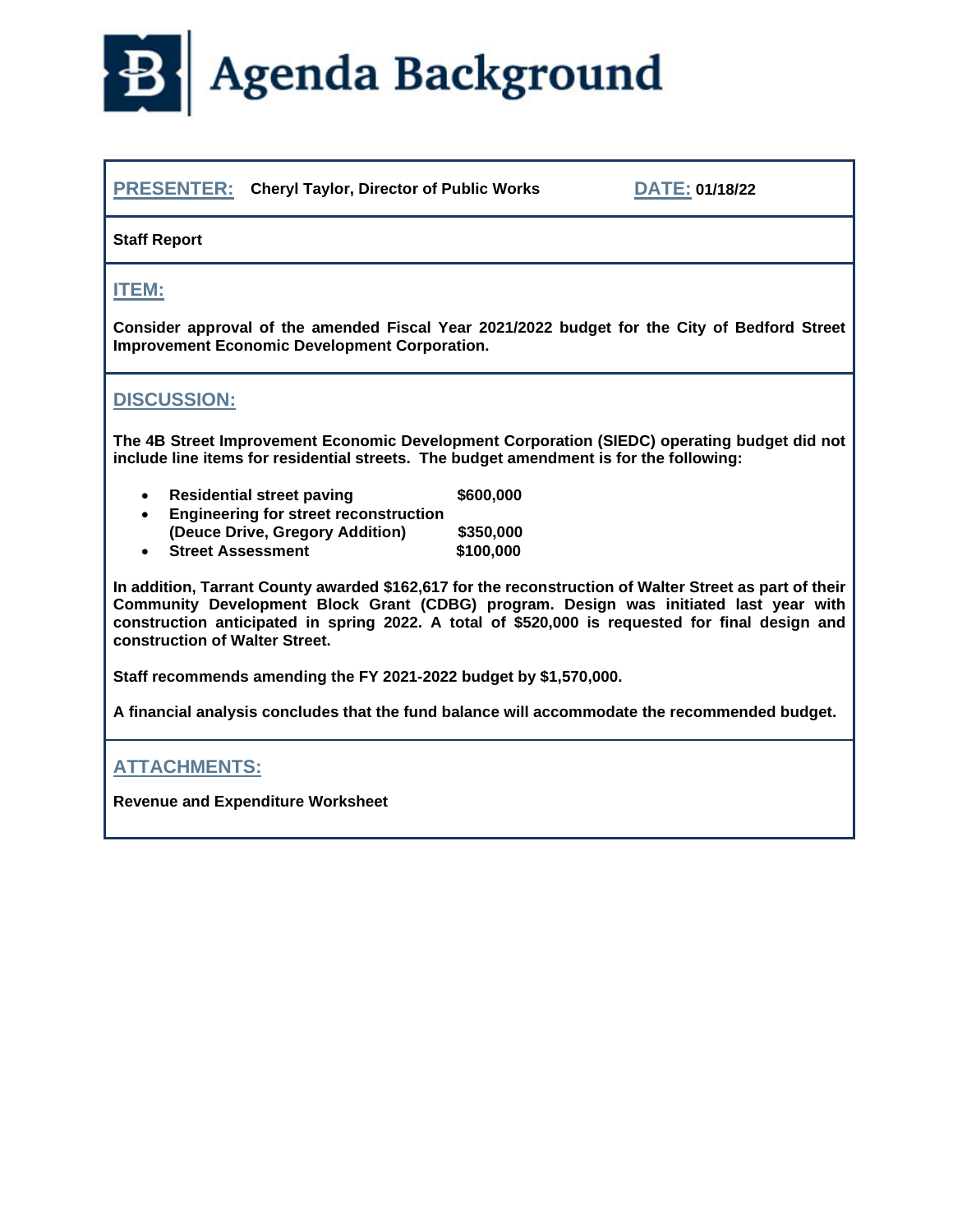

**PRESENTER: Cheryl Taylor, Director of Public Works DATE: 01/18/22**

#### **Staff Report**

**ITEM:**

**Discussion of a policy for new sidewalk installation requests.**

#### **DISCUSSION:**

**Staff frequently receives citizen requests for installation of new sidewalks. The purpose of this policy is to establish standard protocol for addressing public requests for additional sidewalks. The attached proposed policy provides specific guidance on new sidewalk installations in established areas.**

#### **ATTACHMENTS:**

**Sidewalk Installation Policy**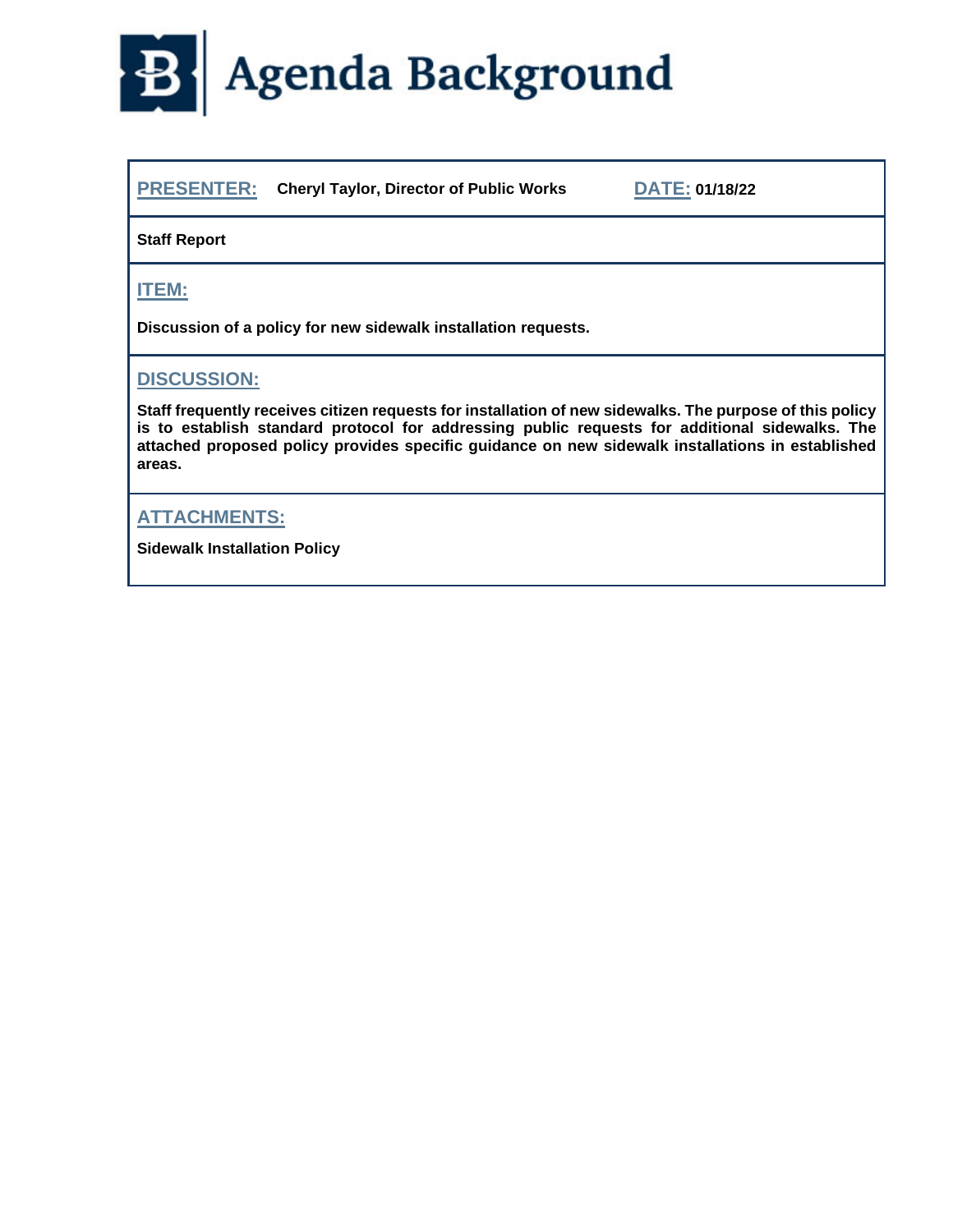## **Policy for New Sidewalk Installation Requests**



## **City of Bedford Public Works Department**

**January 2022**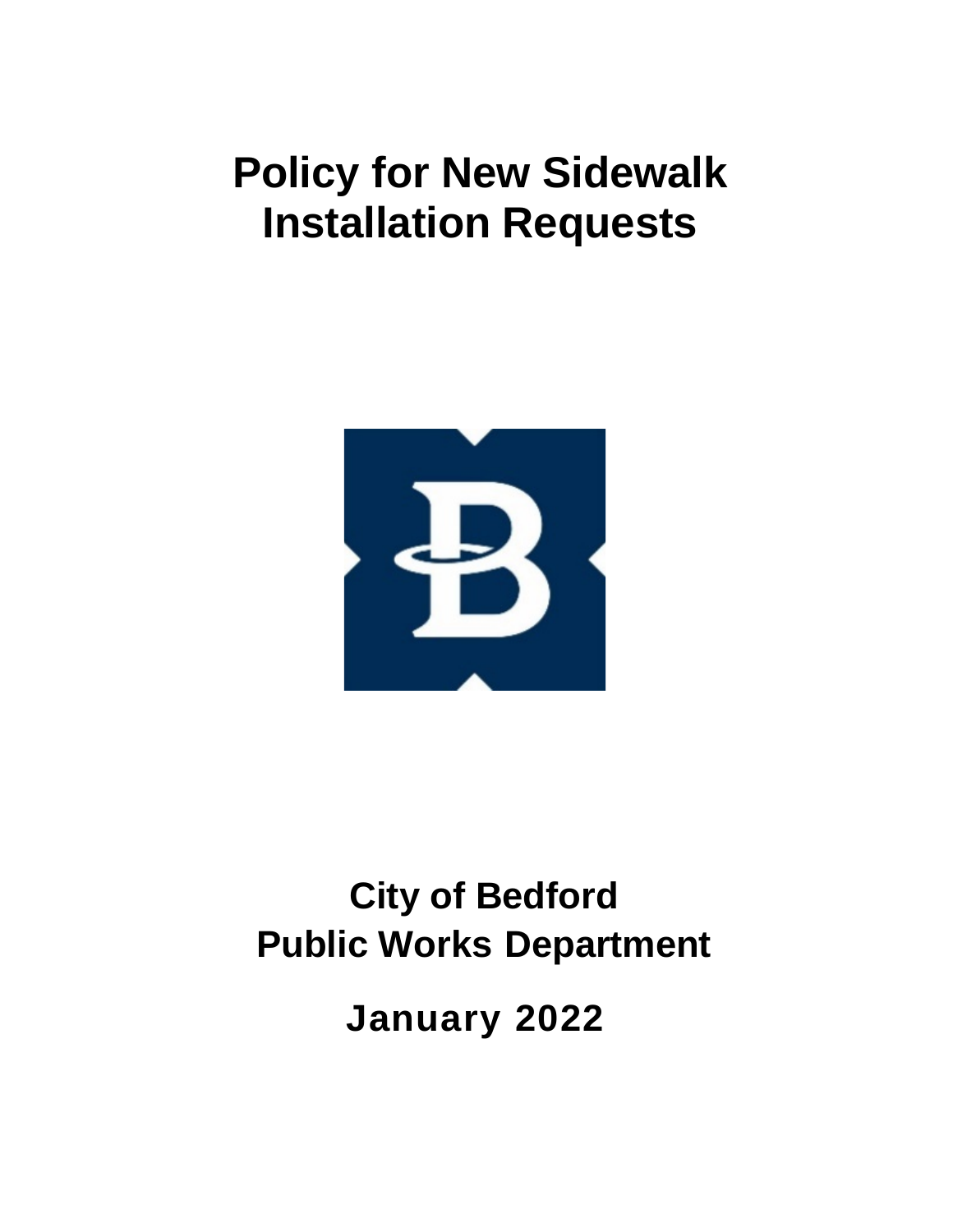#### **Purpose**

The City of Bedford installs and maintains miles of sidewalks to provide for the general connectivity, safe routes to schools, and recreational use. Sidewalks are considered an enhancement to the community in that they improve the safety of pedestrians by providing a walking network that removes pedestrians from the paths of vehicles. The purpose of this Policy is to provide a set of guidelines regarding requests for the installation of sidewalks within the City of Bedford in developed areas where sidewalks do not currently exist. The policy will require approval by the City Council and will be followed by City Staff to accept and evaluate requests and set priorities for the next fiscal year.

#### **General Guidelines**

- Sidewalks are considered an enhancement to the community in that they improve the safety of pedestrians by providing a walking network that removes pedestrians from the paths of vehicles.
- It is desirable to create a sidewalk network that connects to other pedestrian facilities, particularly within close proximity (i.e., 1,000 feet) to area Hurst Euless Bedford Independent School District (HEBISD) schools, city parks, and city facilities open to the public.
- The installation of sidewalks on undeveloped parcels of land is governed by City of Bedford Ordinance 2325 (Subdivision Regulations).
- All requests will be evaluated for consideration the next fiscal year, or as funding becomes available.
- The following items will be at the City's expense: Meter box relocation, mailbox relocation, driveway adjustments to meet minimum slopes, retaining walls required to meet minimum slopes, and irrigation adjustments.
- *Existing landscaping within the path of the proposed sidewalk (shrubs, trees, flower beds, etc.) will not be replaced, decorative driveways will be replaced with standard concrete within the right of way, no additional irrigation will be installed to accommodate new sidewalks and retaining walls up to 36-inches in height may be installed with the sidewalk to accommodate existing grades and to meet America Disabilities Act (ADA) and Texas Department of Licensing and Regulation (TDLR) requirements and regulations.*

#### **Citizen request procedure**

The City Council and staff periodically receive requests from property owners to install a sidewalk on a street. The procedure for project submittal is outlined below.

- 1. Each Fiscal Year, citizens may request potential sidewalk projects. Requests must be received by April 1 for consideration the next fiscal year (October 1 – September 30). Any requests received after April 1 will be considered the following fiscal year.
- 2. Citizens shall submit a completed *New Sidewalk Installation Request Checklist* for consideration, including a description of the limits of proposed sidewalk, map or drawing of the proposed sidewalk limits, and *New Sidewalk Installation Petition and Property Owner Acknowledgement* form with 100% property owner signatures along requested sidewalk limits. Requestor will be responsible for obtaining signatures from 100% of the property owners.
- 3. Requests will be prioritized based on: proximity to HEBISD school properties, city parks, and City of Bedford facilities open to the public.
- 4. For each request, staff will evaluate the need for engineered plans to construct new sidewalks based on existing topography, utilities and property lines and provide the Street Improvement Economic Development Corporation a preliminary design and construction cost for consideration. If approved, an engineering contract, and construction contract will move forward for City Council approval.
- 5. Sidewalk requests submitted shall be considered current for two fiscal years. Sidewalk requests that are not funded in the first fiscal year will remain on the list for consideration for the following fiscal year. If not approved for funding, a new application will be required for consideration to ensure that all property owner signatures are current.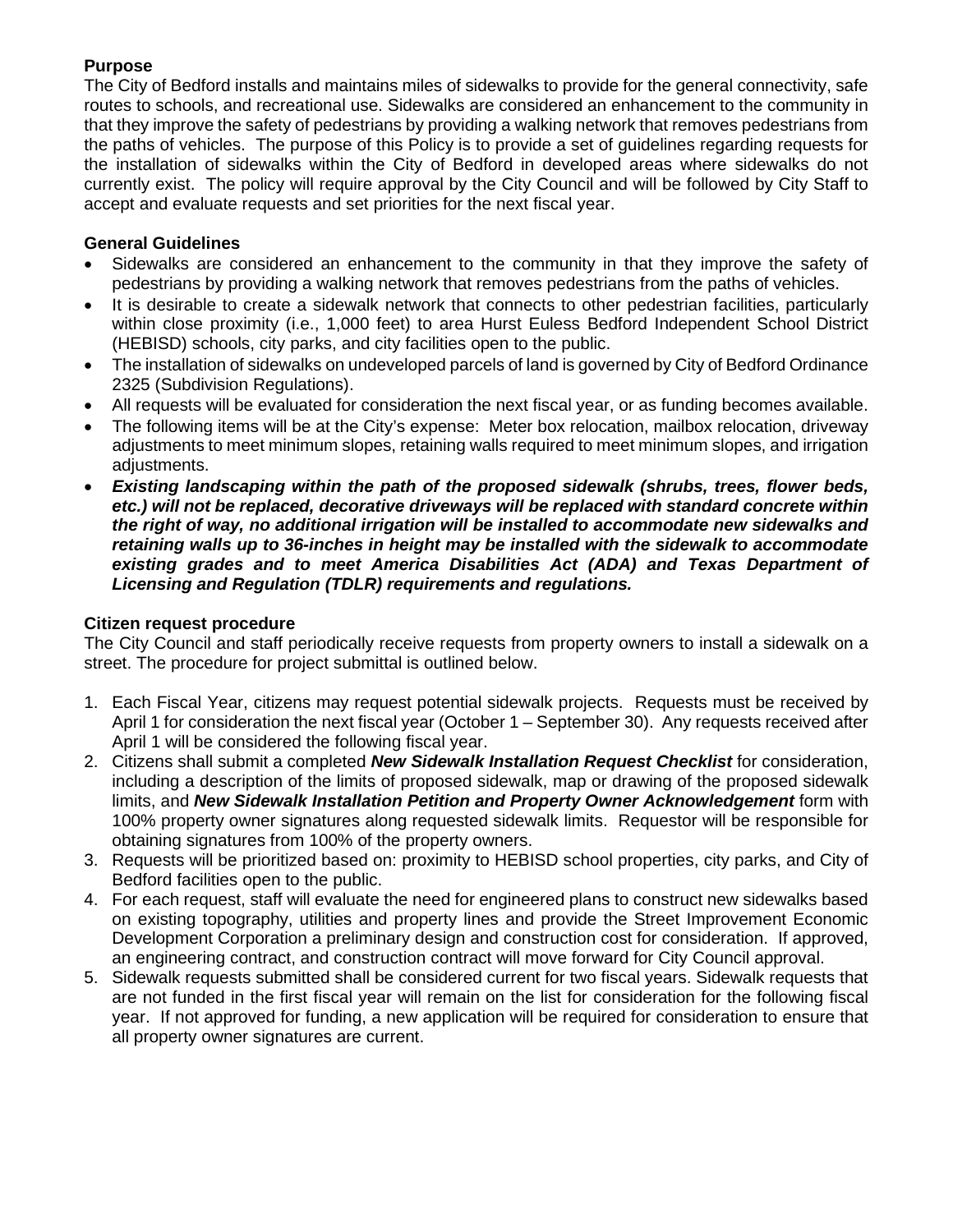## **New Sidewalk Installation Request Checklist**

Please complete all fields below and submit with a completed petition to:

City of Bedford Public Works Attn: New Sidewalk Program 1813 Reliance Parkway Bedford, TX 76021 Or by email to: Public.Works@bedfordtx.gov

| $\bullet$ | Date request submitted _____________    |  |  |  |  |
|-----------|-----------------------------------------|--|--|--|--|
| $\bullet$ | <b>Requestor Information</b>            |  |  |  |  |
|           |                                         |  |  |  |  |
|           |                                         |  |  |  |  |
|           |                                         |  |  |  |  |
| $\bullet$ | <b>Sidewalk location request</b>        |  |  |  |  |
|           |                                         |  |  |  |  |
|           |                                         |  |  |  |  |
| $\bullet$ | <b>Location Description</b>             |  |  |  |  |
|           |                                         |  |  |  |  |
|           | Approximate length ______________       |  |  |  |  |
| $\Box$    | Map or drawing of the proposed location |  |  |  |  |

**Completed New Sidewalk Installation Petition and Property Owner Acknowledgement form.**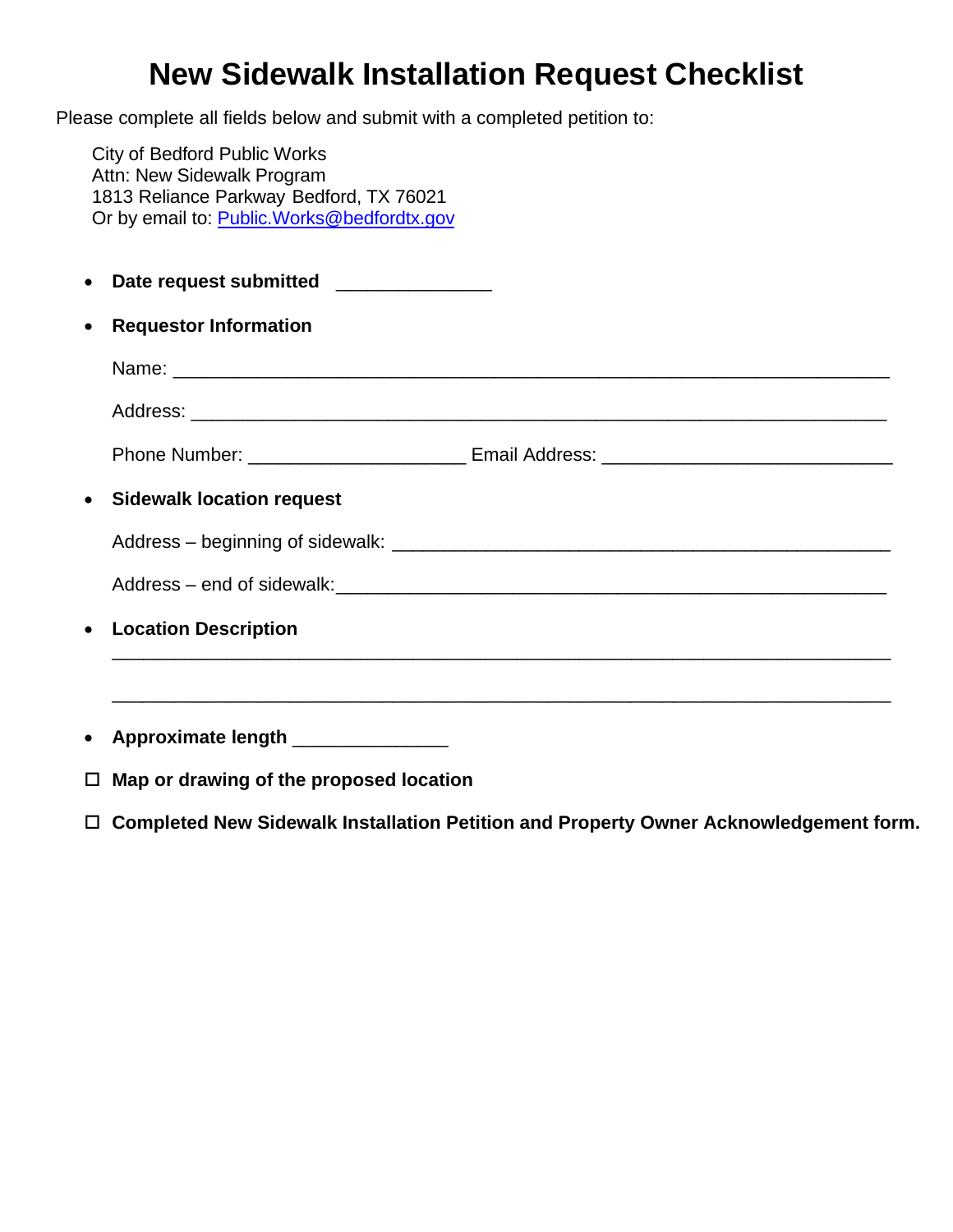## **New Sidewalk Installation Petition and Property Owner Acknowledgement**

Property Owners' signature below is an acknowledgement that any new sidewalk installation within the right of way may include any or all of the following improvements: re-location of irrigation, mailboxes, meter boxes, removal of existing landscaping (including plantings, hardscape, or existing trees), removal of decorative driveways, reconstruction of existing driveways and the addition of retaining walls (18-inches to 36-inches in height, or more as needed) to meet minimum ADA slope requirements. Due to the location of existing utilities, newly installed sidewalks may be curvilinear in alignment rather than linear within the property owner's front or side yards.

Landscape removed will not be replaced. Irrigation will be repaired, but not replaced or added. Decorative driveways will be replaced with concrete within the right of way. Mailboxes may be relocated as needed and will be at the City's expense. Additional copies of this sheet may be attached, as needed.

\_\_\_\_\_\_\_\_\_\_\_\_\_\_\_\_\_\_\_\_\_\_\_\_\_\_\_\_\_\_\_\_\_\_\_\_\_\_\_\_\_\_\_\_\_\_\_\_\_\_\_\_\_\_\_\_\_\_\_\_\_\_\_\_\_\_\_\_\_\_\_\_\_\_

#### **Proposed Location Description: Description: with a set of the set of the set of the set of the set of the set of the set of the set of the set of the set of the set of the set of the set of the set of the set of the s**

| <b>Property Owner Name</b> | Address | Phone | Date | <b>Property Owner Signature</b> |
|----------------------------|---------|-------|------|---------------------------------|
| 1.                         |         |       |      |                                 |
| $\overline{2}$ .           |         |       |      |                                 |
| $\overline{3}$ .           |         |       |      |                                 |
| $\overline{4}$ .           |         |       |      |                                 |
| 5.                         |         |       |      |                                 |
| $\overline{6}$ .           |         |       |      |                                 |
| $\overline{7}$ .           |         |       |      |                                 |
| $\overline{8}$ .           |         |       |      |                                 |
| $\overline{9}$ .           |         |       |      |                                 |
| 10.                        |         |       |      |                                 |
| 11.                        |         |       |      |                                 |
| 12.                        |         |       |      |                                 |
| 13.                        |         |       |      |                                 |
| 14.                        |         |       |      |                                 |
| 15.                        |         |       |      |                                 |